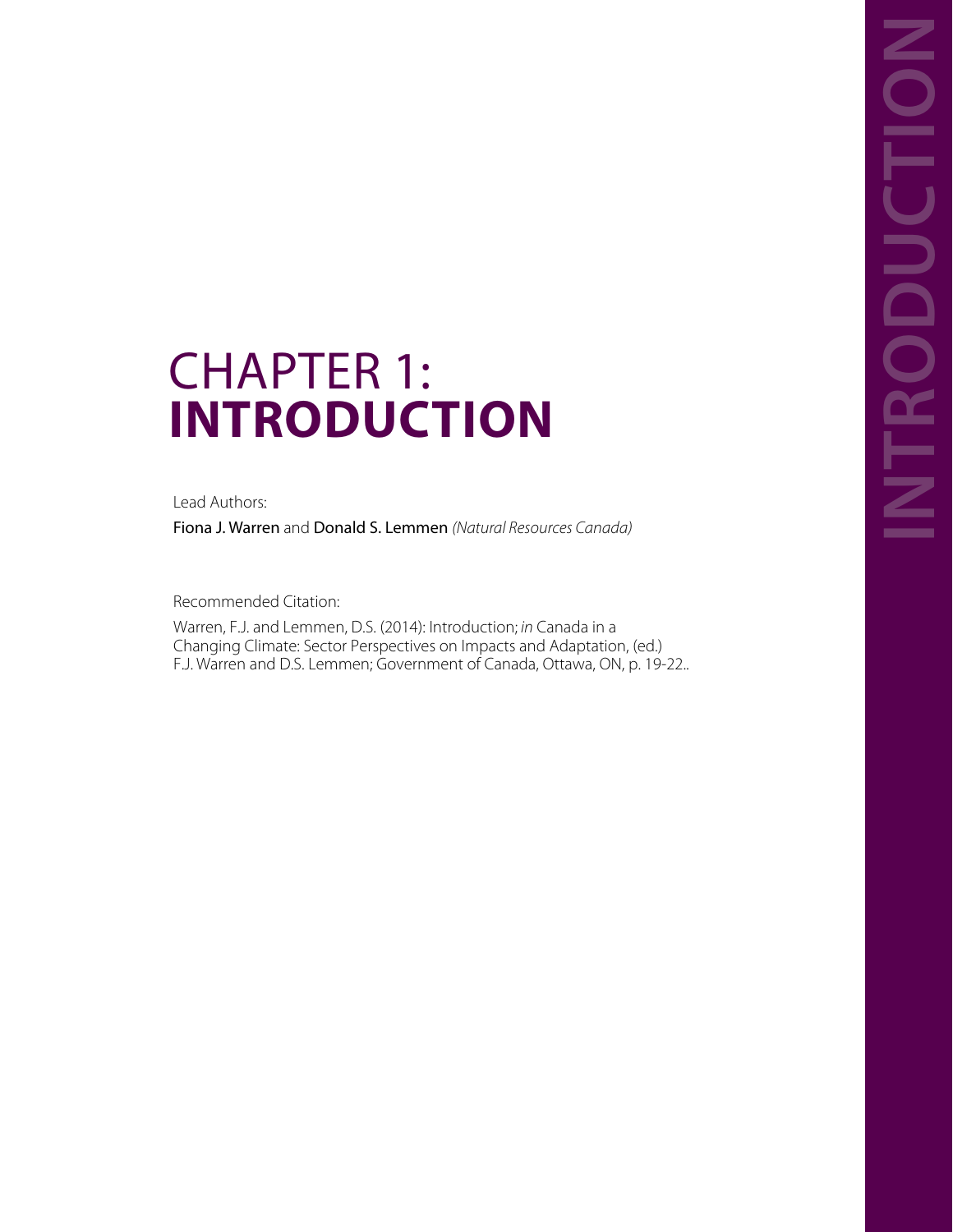In 2008, Canada completed its second national science assessment on climate change impacts and adaptation – *From Impacts to Adaptation: Canada in a Changing Climate* (Lemmen et al., 2008). From a regional perspective, this assessment covered climate change risks and opportunities, and actions being taken to address them, highlighting key vulnerabilities and the potential for adaptation within human and managed systems. The current report, *Canada in a Changing Climate: Sector Perspectives on Impacts and Adaptation*, is an update to the 2008 assessment. It focuses on research and knowledge developments made over the past 6 years in Canada's economic, social and environmental sectors.

Since 2008, there has been significant progress on both adaptation research and practice, in Canada and internationally. Our understanding of impacts, both observed and projected, has also improved. Increased attention is being paid to climate-related risks, particularly those associated with extreme rainfall and flooding events. At the same time, confidence relating to observed changes in the climate system and the drivers behind these changes has increased (*see* Box 1), and the associated social, economic and environmental impacts have become more apparent. Many consider climate change to be one of the most pressing challenges we are facing today.

Adaptation is now recognized as an essential response to climate change that complements efforts to reduce greenhouse gas emissions. Adaptation involves making adjustments in our decisions, activities and ways of thinking in response to observed or expected changes in climate, with the goals of (a) reducing harm and (b) taking advantage of potential opportunities. Adaptation can include behavioural changes, operational modifications, technological interventions, planning changes and revised investment practices, regulations and legislation. While adaptation in the natural environment occurs spontaneously, adaptation in human systems often benefits from careful planning that is guided by both scientific research and detailed understanding of the systems involved. Some examples of adaptation discussed in this report include: 1) the application of deeper pile foundations and adjustable foundations to protect northern mining infrastructure from damage caused by permafrost warming; and 2) the development of heat alert and response systems to protect communities from the health impacts of extreme heat events.

The volume of scientific publications focused on impacts and adaptation has risen substantially over the past 10 years, with the subject areas becoming increasingly diverse. At the same time, the focus in the research has expanded beyond

## **WHAT ARE SCIENCE ASSESSMENTS?**

Science assessments (Figure 1) are reports that assess, critically analyze and synthesize a growing knowledge base, drawing from published and grey literature. They are generally broad in scope, and are typically undertaken at global, regional, national and sometimes subnational scales. The Intergovernmental Panel on Climate Change (IPCC), for example, produces climate change assessments at the global scale (e.g. IPCC, 2012, 2013). As part of Canada's Adaptation Platform, the Climate Change Impacts and Adaptation Division (CCIAD) of Natural Resources Canada works with other experts in governments, universities and non-government organizations to produce science assessments on climate change impacts and adaptation that provide current, relevant and accessible sources of information to help inform the planning of programs, policies and actions. In addition to this report, CCIAD is leading or co-leading targeted assessments on climate change impacts and adaptation in Canada's a) coastal regions, b) transportation sector, and c) mining sector.



**FIGURE 1:** Examples of past assessments.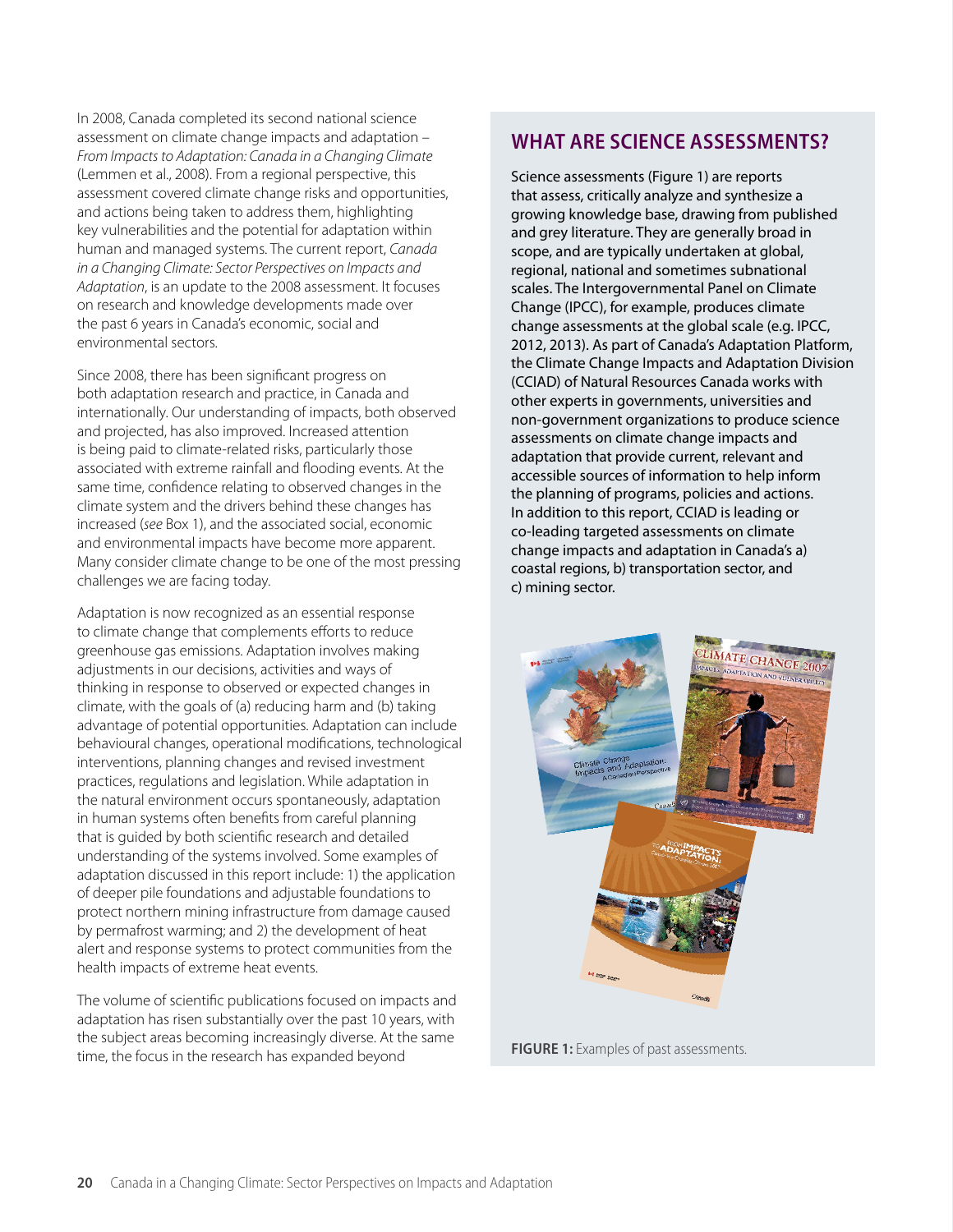### **BOX 1 THE CHANGING CLIMATE**

It is evident that our climate is changing. On a global scale, average air and ocean temperatures are increasing (Figure 2), snow and ice coverage is decreasing, and sea level is rising. These trends have been clearly documented by a strong and growing body of scientific evidence (e.g. IPCC, 2013). In its Fourth Assessment Report, the Intergovernmental Panel on Climate Change concluded that "warming of the climate system is unequivocal" (IPCC, 2007), which it expanded upon in the recently released Fifth Assessment Report, noting that recent changes are without precedent over the scale of decades to millennia (IPCC, 2013). In addition to the trends cited above, there have been observed changes in precipitation, wind patterns, and some aspects of extreme weather events (e.g. droughts, heat waves and cyclones) (IPCC, 2012, 2013).

It is also evident that changes in the global climate result from a combination of natural and anthropogenic factors. The changes observed over the 20th century have been primarily attributed to human activity, such as the burning of fossil fuels and shifts in land-use patterns. This dominant anthropogenic influence is expected to persist throughout the present century and beyond (IPCC, 2013). While reducing greenhouse gas emissions is vital to reducing the rate and magnitude of climate change, further warming of the climate system is inevitable. Due to the nature of the Earth's climate system, warming would continue even with aggressive mitigation measures (IPCC, 2013).



**FIGURE 2:** Observed global mean land and ocean surface temperature anomalies (from 1850-2012) from three data sets. Top panel shows annual mean values, bottom panel shows decadal mean values *(Source: IPCC, 2013).*

biophysical impacts accompanied by lists of potential adaptation options, to studies that examine the process of adaptation (the drivers and barriers) from a variety of perspectives. There are also growing examples of adaptation uptake and implementation – by governments, industry and non-governmental organizations.

This update report focuses on these recent developments in adaptation, as well as our improved understanding of the impacts of climate change. It builds upon the both the concepts and content of the 2008 assessment, and readers seeking additional information are directed to the previous report, in particular the chapter on concepts, overviews and approaches (Warren and Egginton, 2008) and the glossary. The current report assesses and synthesizes existing literature (including peer-reviewed, published and grey literature) on climate change impacts and adaptation in Canada, to discuss what we have learned since the publication of the last assessment. The sectoral/thematic approach was chosen to best present new knowledge available, and to better reach new audiences. These chapters highlight key developments in the sectors discussed, rather than presenting a comprehensive compilation of all relevant impacts and adaptation issues.

# REPORT FORMAT

This report – *Canada in a Changing Climate: Sector Perspectives on Impacts and Adaptation* – contains nine chapters and a synthesis. This Introduction (Chapter 1) is followed by a [supporting chapter, An Overview of Canada's Changing](#page--1-0) Climate (Chapter 2), which presents observed and projected changes in climate (temperature, precipitation, extreme events) and discusses first-order impacts (including changes in sea level, sea ice, ocean climate, freshwater levels and flow, and lake ice). While some global scale results are included, [Chapter 2](#page--1-0) focuses on Canada, and provides supporting background information that will help provide context to assist readers in their interpretation of the impacts and adaptation discussions in the thematic chapters. It does not represent a comprehensive assessment of the state of knowledge on the changing climate system, but rather is intended to provide non-climate science specialists with an overview of key observed and projected changes.

[Chapters 3](#page--1-0) to [8](#page--1-0) constitute the main body of the assessment and are structured according to the following sectors and themes: Natural Resources; Food Production; Industry;